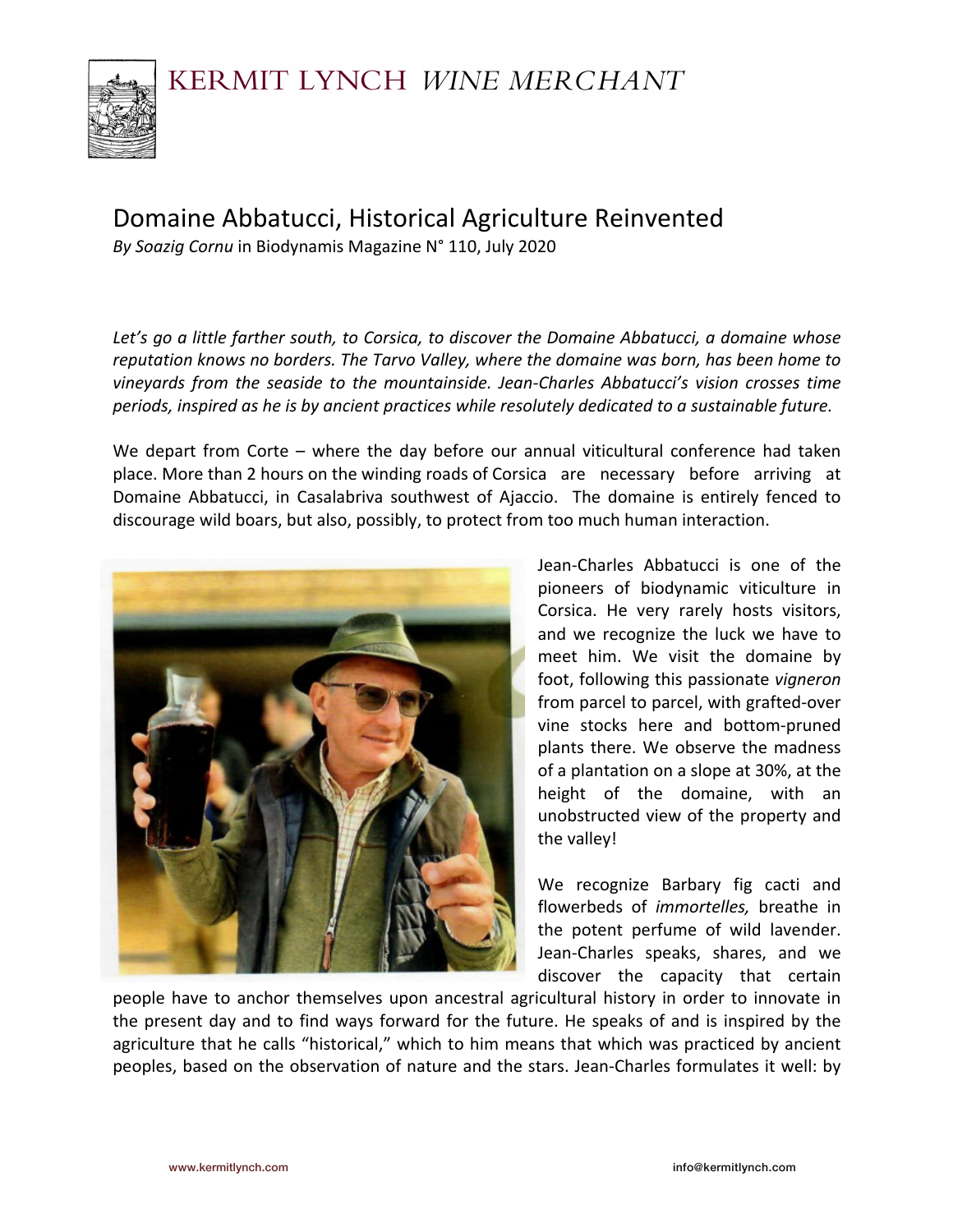

observing and trying to better understand nature, he finds answers to the major challenges posed by today's viticulture.

### **Step by Step Evolution**

The Abbatucci family has always worked the vines, for local and familial consumption. Jean-Charles' grandfather planted the domaine in Casalabriva, which had been taken over by his father in the sixties, a period of great disruption with the arrival of the *pieds-noirs*, of mechanization and of large-scale plantations. The property grew at this time, from four to 30 hectares!

Jean-Charles took over the domaine in 1992, with very little means and even less equipment. For eight years he focused principally on getting the vineyards back in order. He concentrated on the viticultural side of things: restructuring the parcels, fencing them in to protect from the wild boars.

As far as *élevage,* vinification and bottling, before constructing his own cellar, he worked with his neighbor, the Domaine Peraldi in Ajaccio. In 2000, there was a general turn toward organic and biodynamic viticulture: after an initial beginning on 6 hectares, the entire domaine was converted during the same year and certified Demeter in 2005.

Three years later, an unfortunate experiment allowed Jean-Charles to understand horn-silica preparations. During a year marked by an extreme heat wave, following a treatment of 3g/ha of silica on a 2 hectare parcel, he harvested 2 tons of dried grapes! A revelation for him, as he realized that man must be the conductor that accompanies nature, but that he will never be its master. The effects that one can expect from silica had become concrete: heat effect, fire, fructification, ripening of the wood, creation of starch, early ripening…as well as the obvious importance of the conditions of pulverization for each biodynamic treatment.

This endearing man broke away from the appellations in 2010 to have more freedom to do what he thought was right for his land and his vines. And, he succeeded in making his wines shine across the globe.

#### **Conservatory of Indigenous varietals**

In 2006, in continuity with his interest for historical agriculture, this atypical and determined *vigneron* dedicated himself to the work realized by his father 40 years earlier. At the time president of the chamber of agriculture of Corsica, his father had initiated an important work on the research of indigenous varietals. Old varietals were sought and an inventory taken across the entire island. This work was the indispensable forerunner to the conservatory of 19 indigenous varieties put into place at Domaine Abbatucci. The richness of the conservatory resides equally in the fact that these varietals had been grafted onto different types of rootstock in order to study the behavior of the vine, its growth, and its health.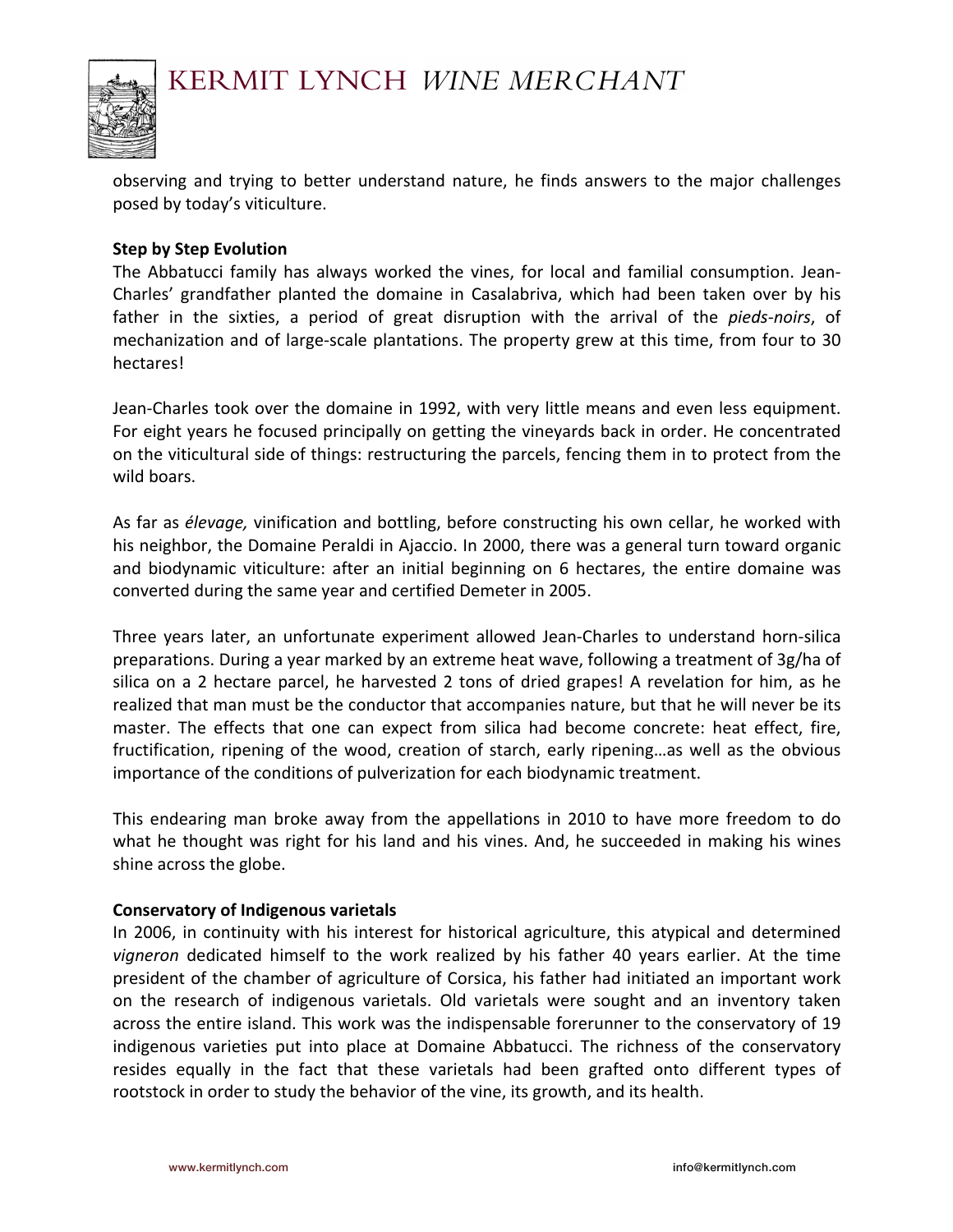

Ten years of monitoring of this collection, from 1965 to 1975, permitted to collect precious information, with the creation of ampelographic [botanical] records of the Corsican grapes (phenological characteristics, resistance to maladies, technological values of the wines…). It is also thanks to this work that a rootstock at the time seldom used was identified as advantageous: the Rupestris du Lot.

Today, Jean-Charles cultivates uniquely indigenous varietals, and since 2006 has been the pioneer of old-varietal blends using the vines planted by his father in the conservatory.

# **"The call of the rootstock"**

The *vigneron* has various needs, constraints, hopes: to change a grape variety while maintaining the root system in place, to rejuvenate the vines, to plant in a Mediterranean climate. The discovery of the richness and the potential of Corsican varieties led Jean-Charles to replant old varietals. Many factors were favorable came together for the realization of this project: the *terroir*, the cultivation types, the climatic environment, biodynamics, but to his great regret, Jean-Charles could not plant vines that would immediately be 50 years old! That's why he became interested in *surgreffage,* which permits to graft a new varietal onto an existing vine and thus to take advantage of the root system already in place while only losing one year of production. As he did not want to "graft-on" to young vines, which is the usual practice, he tried on 30 year old vines, then on 40 year old, then 50, even 60 year old vines. And, it worked! The graft used is called Chip-Bud. With a few years of hindsight, the results are very gratifying.

In order to better resist the increasingly hot Mediterranean climate, since 2013 the plantations have been made by planting, first the "rooted" -- the grafted - stock exclusively. His choice was the Rupestris du Lot, in line with his father's work. The grafting of the varietal follows about 3 years later, when the rootstock is well implanted.

"The call of the rootstock" is the name given by Jean-Charles to another technique used in the vines, *recépage* or bottom pruning, used to re-form a new trunk with a young leafy branch (a young branch from the same year, before the lignification, beginning from the bottom of the vine), which permits the conservation of the generally well-developed root system. The vine that is bottom pruned will enter into production rapidly and much more quickly than a (normal) young plant. Jean-Charles' objective being to rejuvenate his plants, to regenerate them, he was again inspired by a viticultural tradition. This bottom pruning method might even allow him to get rid of Esca and other rootstock maladies, which motivated a 15-year experiment on one parcel. At the beginning, more than 30% of the rootstocks displayed symptoms of Esca. Fifteen years later, less than 1% of the symptoms were identified! As a result of this experiment, his team responds to the "call of the rootstock" during the pruning period across the entirety of the domaine. All of the employees who care for the vines have instructions to conserve any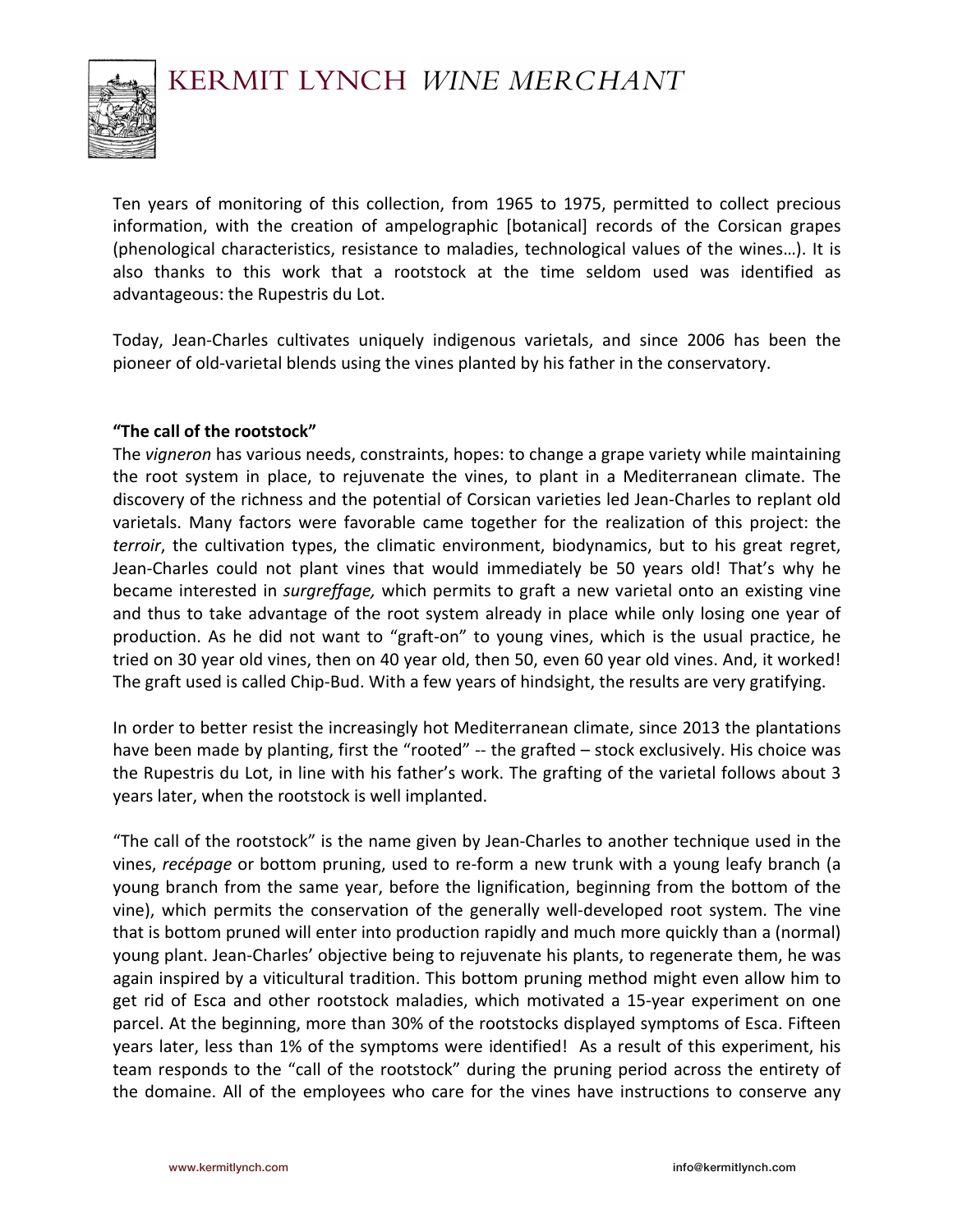

new buds growing directly on the rootstock. At the end of the year the original trunk will be decapitated and serve as a support for the young branch.

### **Experiments with saltwater**

In Corsica, the history of wine dates back over 3000 years. Documents attest that many of the historical vineyards were planted on the seafront. This despite the fact that the risks of maritime invasions were high and the tendency was generally to plant and to live inland. There must have been a particular interest to plant vines near the sea. Did the maritime ambiance have a positive influence?

This is Jean-Charles' hunch. He did an experiment in 2017 to recreate the maritime ambiance on his biodynamic vines. His protocol: a vineyard (Carcajolo Nero) cultivated biodynamically and with horse labor, with saltwater treatments that replace all use of copper and sulfur. Method: saltwater at around 3% of the total volume, spring water, dynamization for one hour, pulverization as with horn silica, but at a dose of 150 l/ha.

Jean-Charles associated his sensory and visual observations with analysis by sensitive crystallization. He observed:

- $\blacksquare$  An all-around impression of vegetative strength.
- A faster healing from damages due to strong winds when compared to vines in other parcels.
- $\blacksquare$  An exceptional quality of the grape berries and an intact bloom at harvest (which permits the development of yeasts and the creation of natural sulfur in the wine).
- $\blacksquare$  The ripening of the wood as early as August, in advance of the other parcels, and consequently an early shift to vegetative resting state.
- **n** An equivalent yield.

The sensitive crystallization analysis of the branches by Margarethe Chapelle confirmed the observations:

- $\Box$  2017: no signs of malady
- $\blacksquare$  2018: high-performance immunity system
- 2019: Complete effectiveness of the treatments

The idea is to associate the curative effects of the sea, its energy, with the physical phenomenon of salt (NaCL) associated with micro and oligo-elements. The first observations were encouraging but of course, it will be necessary to see with time and according to the vintages if these observations will be confirmed and sustained.

Jean-Charles was at any rate sufficiently intrigued by this experimentation and extended the process over an additional hectare of Schiacarello in 2020.